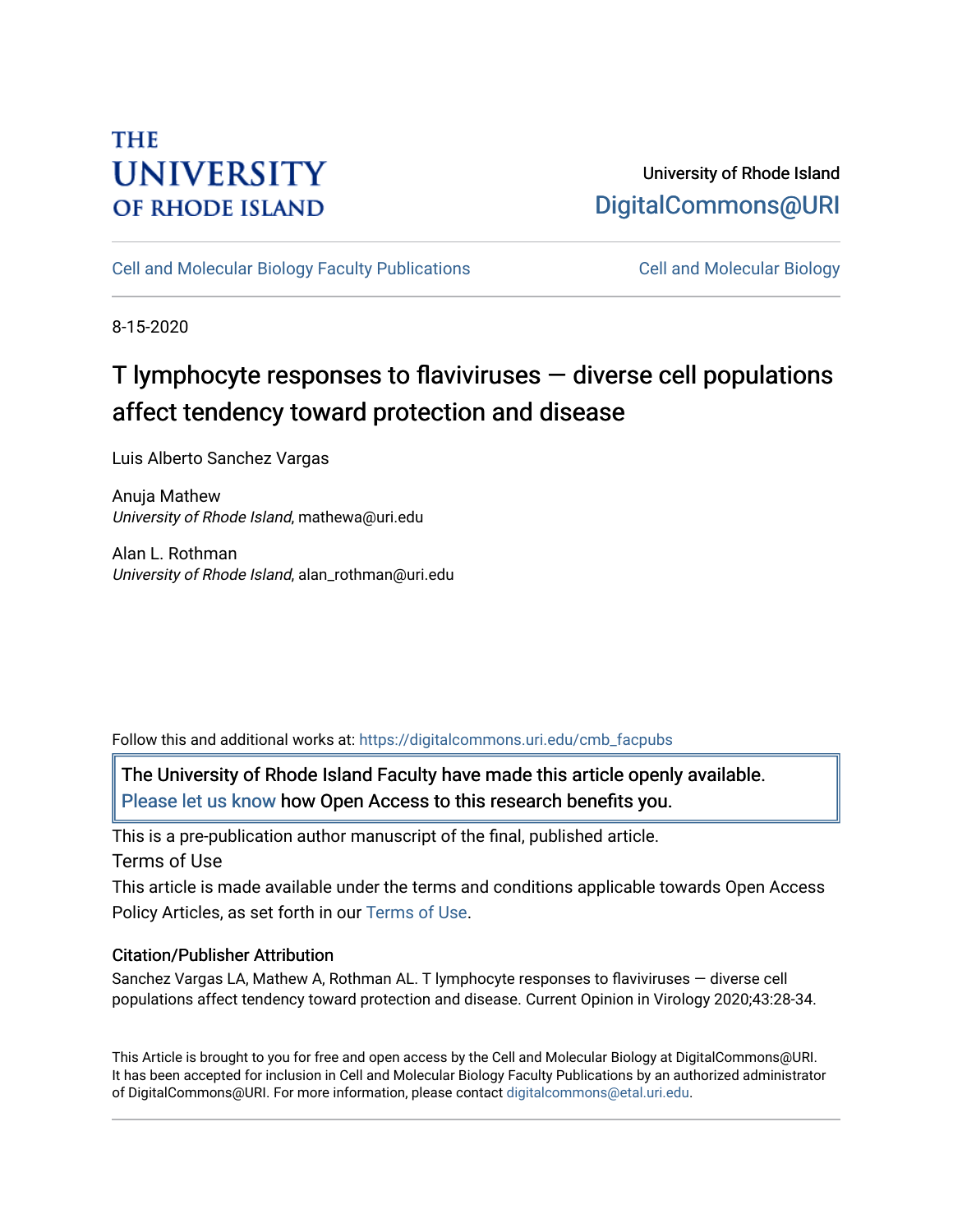| $\mathbf{1}$   | T lymphocyte responses to flaviviruses - diverse cell populations affect tendency        |
|----------------|------------------------------------------------------------------------------------------|
| $\overline{2}$ | toward protection and disease                                                            |
| 3              | Luis Alberto Sanchez Vargas, Anuja Mathew, Alan L Rothman                                |
| 4              | Institute for Immunology and Informatics and Department of Cell and Molecular Biology,   |
| 5              | University of Rhode Island, 80 Washington Street, Providence, RI 02903 USA               |
| 6              |                                                                                          |
| 7              | Corresponding author: Dr. Alan L Rothman, University of Rhode Island, 80 Washington St., |
| 8              | Providence, RI 02903 USA, tel-401-277-5408, email-alan_rothman@uri.edu                   |
| 9              |                                                                                          |
| 10             | Declarations of interest: Drs. Sanchez, Mathew, and Rothman report grants from NIH/NIAID |
| 11             | during the conduct of this work.                                                         |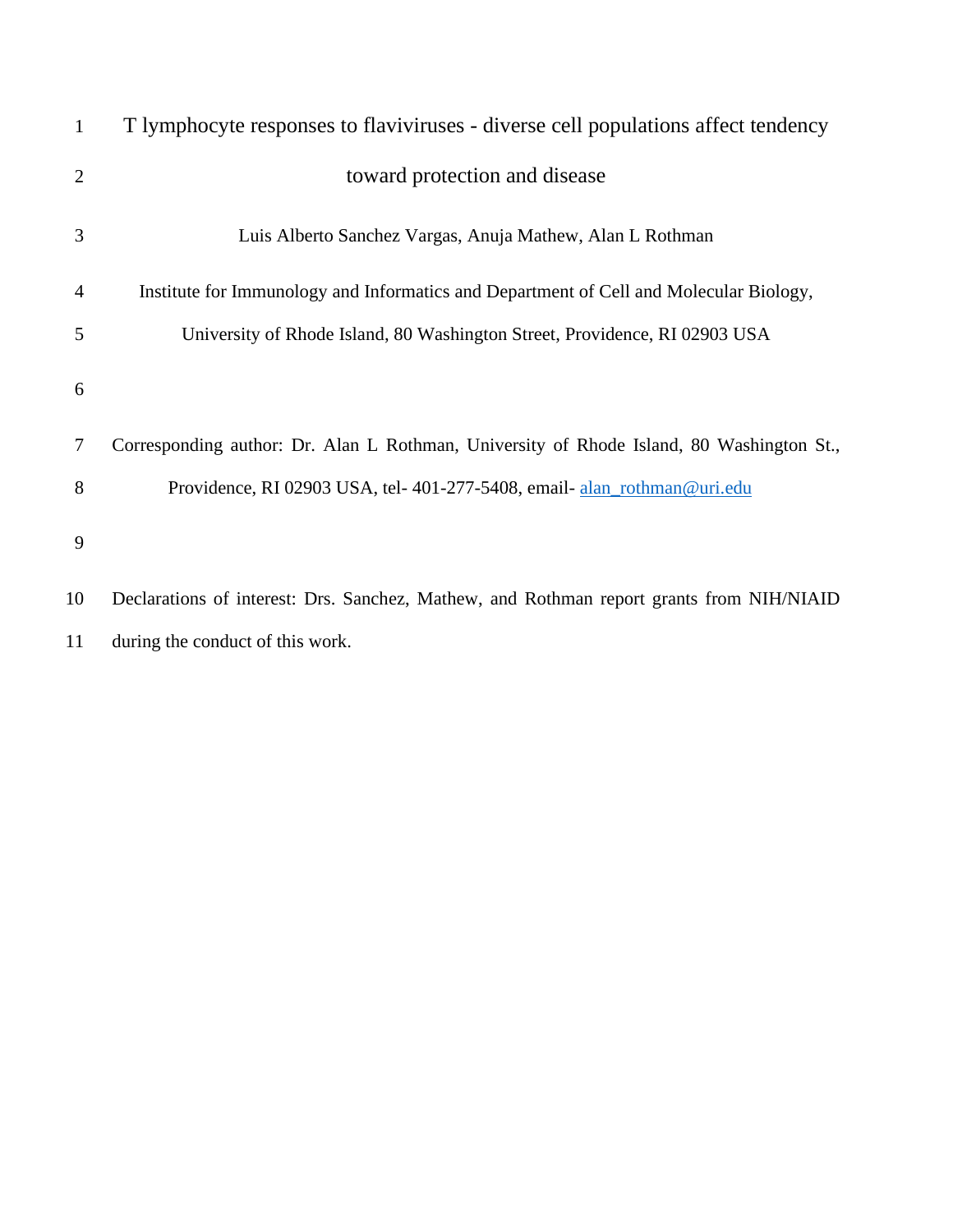#### *Abstract*

 Dengue virus (DENV), Yellow Fever virus, West Nile virus, Japanese encephalitis virus and Zika virus are medically important flaviviruses transmitted to humans by mosquitoes and circulate in overlapping geographic areas. Cross-reactive immune responses have been demonstrated among the flaviviruses, particularly the four DENV serotypes. The immunological imprint left by a flavivirus infection can therefore have profound effects on the responses to subsequent infections. In this review we summarize recent research focusing on T cell responses to DENV using clinical samples from prospective cohort studies in Asia. These data suggest that durability of different T cell populations after natural infection or vaccination is an important consideration for the outcome of subsequent flavivirus exposures and we argue for continued investigation in the context of longitudinal cohort studies.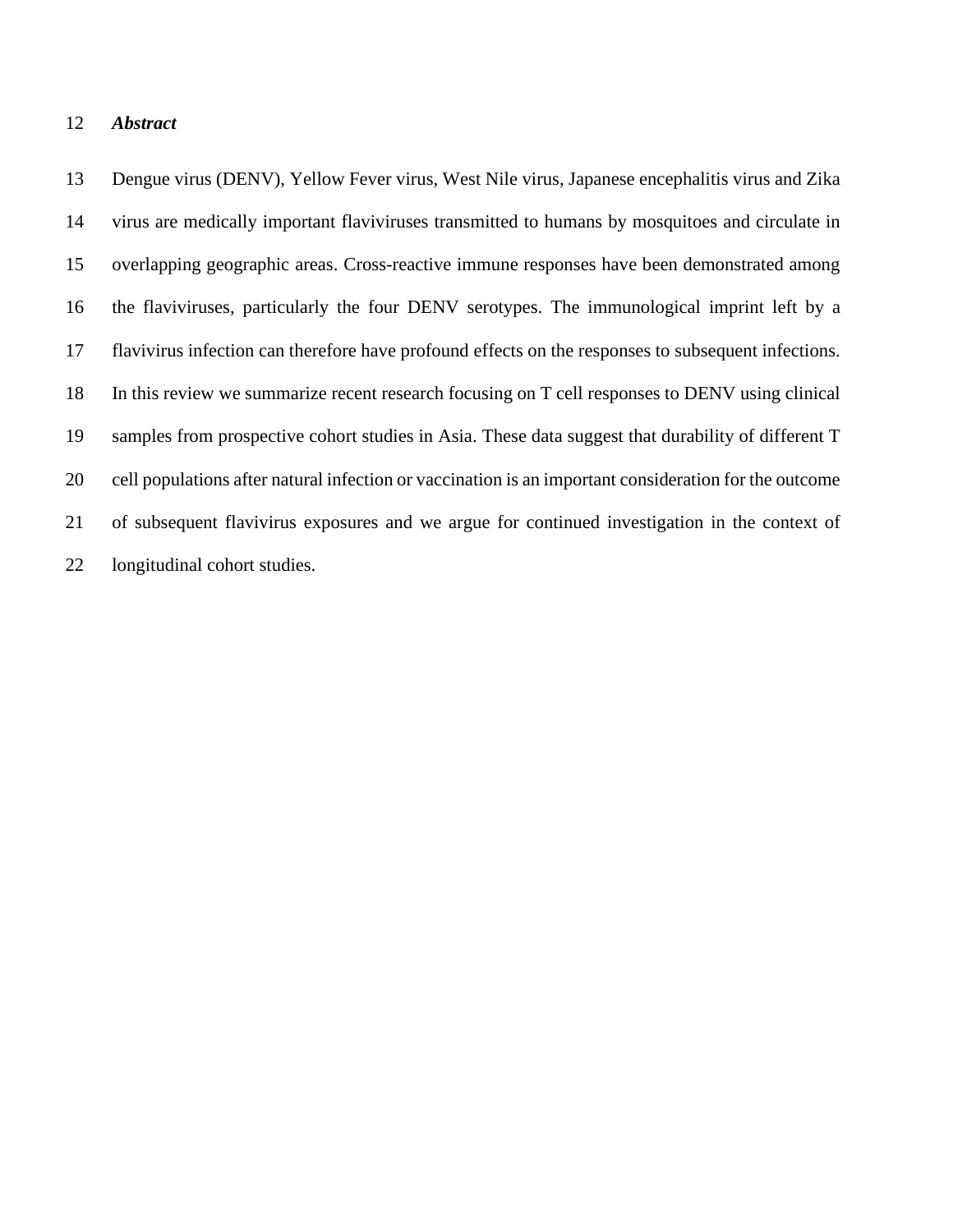#### *Introduction*

 The flavivirus genus in the *Flaviviridae* family of positive-strand RNA viruses includes over 33 viruses known to infect humans [1]. Among these, the four dengue virus (DENV) serotypes, DENV1-4, represent a major global health problem, infecting an estimated 400 million individuals each year [2]. A world-wide pandemic of Zika virus (ZIKV) infections occurred from 2015-2016, and there remains the potential for future large outbreaks. Since these five viruses are transmitted by the same mosquito vectors, *Aedes aegypti* and *Aedes albopictus*, the population living in affected areas remain at risk for repeated exposures over their lifetime. Additionally, the geographic distribution of DENV overlaps substantially with that of other flaviviruses, such as yellow fever virus (YFV, which shares the same mosquito vector), West Nile virus (WNV), and Japanese encephalitis virus (JEV).

 The flaviviruses vary in the degree of genetic relatedness, with the four DENV serotypes forming a distinct cluster in the phylogenetic tree. ZIKV is next most closely related to the DENV group, with YFV, WNV, and JEV having greater genetic divergence. The genetic relatedness among these viruses, discovered through the application of high-throughput sequencing, explains the serologic cross-reactivity among these viruses that was reported over 50 years earlier by Casals and others [3]. Serologic studies also established the concept that one flavivirus infection significantly modified the immune response to any subsequent flavivirus infection, resulting in high-titer cross- reactive antibody responses. These observations then led to the insight that severe dengue illness was strongly associated with secondary DENV infections [4].

 We and other cellular immunologists recognized the potential parallels between these serologic observations and T lymphocyte responses to flaviviruses, and, further, the diversity of functional responses possible as a result of activation of cross-reactive memory T cells during a second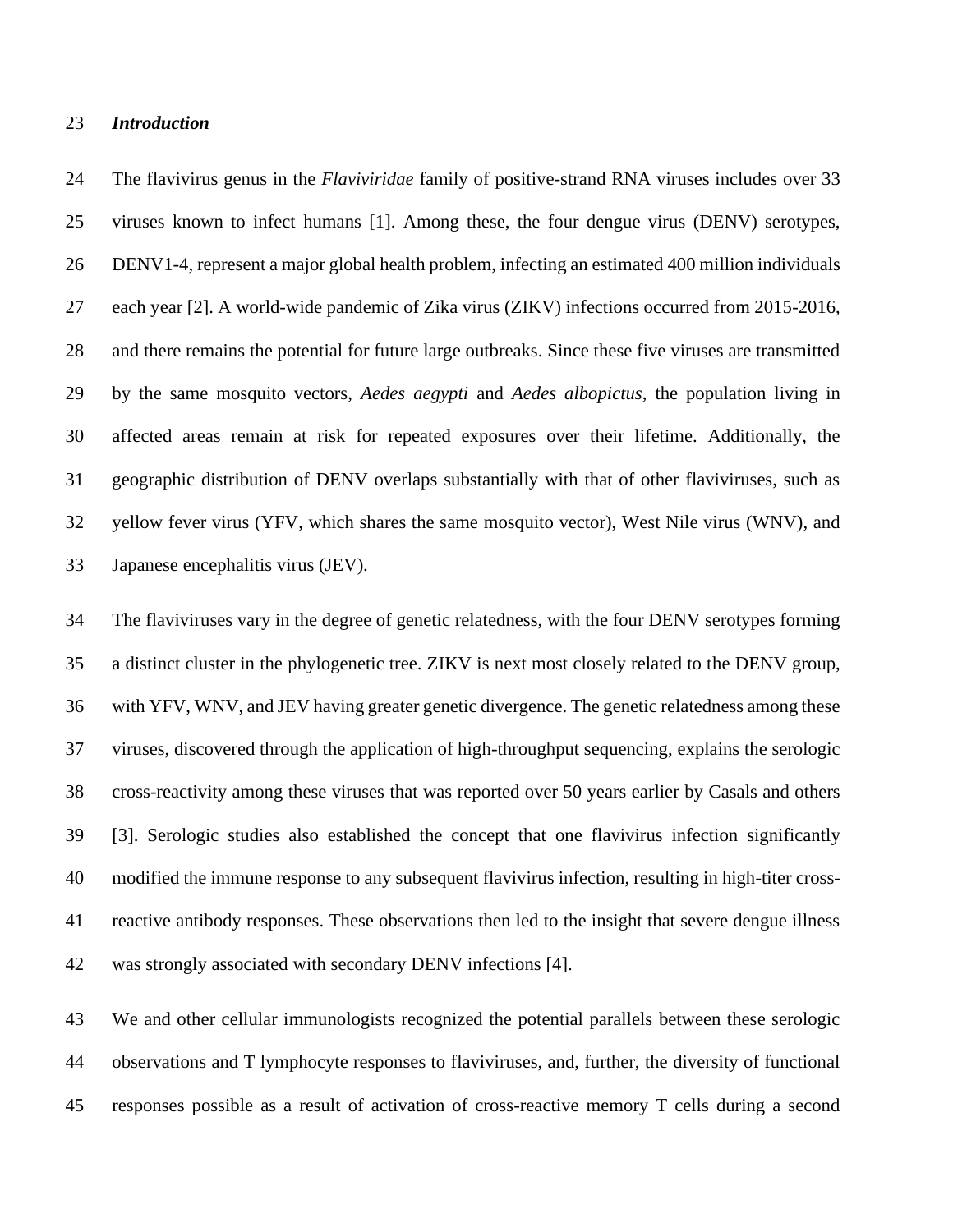flavivirus infection [5–7]. Initial characterizations of flavivirus-reactive T cells confirmed antigenic cross-reactivity as well as altered responses after secondary flavivirus infection. As has been the case for antibodies, these studies provided only circumstantial evidence of a potential important contribution of cellular immunity to flavivirus infection outcomes. Our recent studies have sought to establish the clinical relevance of these responses to better understand individual risk factors for severe dengue illness and correlates of vaccine efficacy and safety.

#### *Technical considerations in studies of flavivirus-specific T cell immunity*

 A major focus of our attention in recent years has been on study design and its consequences for the interpretation of results. Experimental flavivirus infection models have offered the greatest level of control over important parameters, e.g., the timing of viral challenge and sampling, size of challenge inoculum, and genetic background of the host. These models have enabled studies demonstrating, e.g., the impact of specific infection sequences and interactions with host genetics on both acute and memory phases of the T cell response [8]. However, the failure of most laboratory mice to faithfully recapitulate human infection and disease has been problematic for translation of these findings to humans. While a number of innovative models have been developed to address this limitation, such as "humanized" mouse strains and experimental infection of humans with modified viruses, studies of natural flavivirus infection remain an essential element of the research agenda [9].

 Table 1 summarizes several key considerations in the design of observational studies of cellular immunity to flavivirus infections, and their implications for interpretation of study results. Several factors address the selection of subjects and specimens for analysis. Many studies have used blood samples collected either during or after an acute flavivirus infection, due to the ready availability of suitable patient populations in flavivirus-endemic areas [6,10–14]. This study design simplifies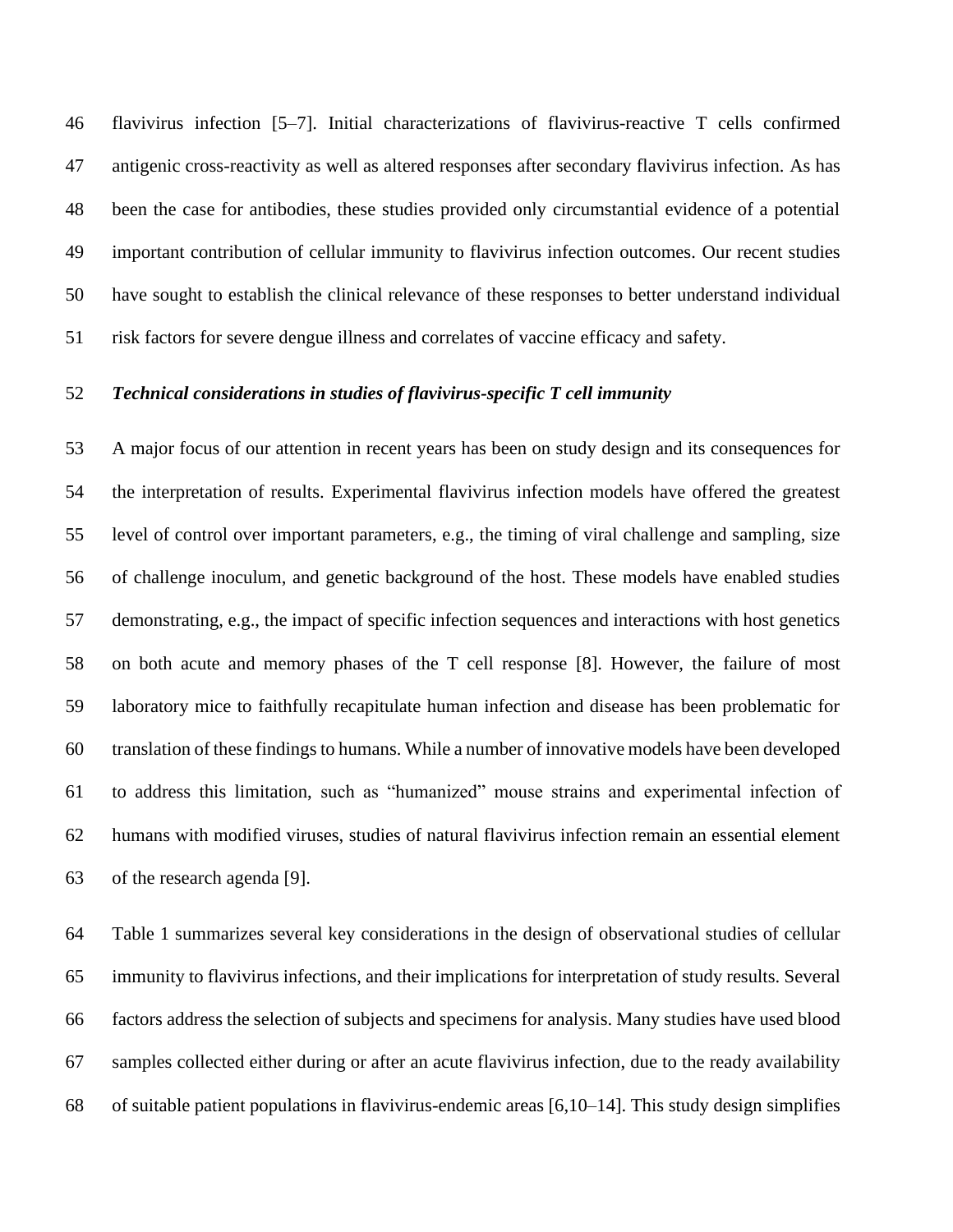the collection of specimens for detailed immunological characterization, and, with high-quality associated clinical data, identifies associations with illness and generates hypotheses regarding causality. However, it is clear that key immunological events precede even studies of the early phase of illness; a prospective cohort study design is therefore essential to explore the role of immune responses as predictors of risk. Clinical data available for statistical analyses is dependent on the sample collection strategy, and also introduces additional complexity. A common comparison, subjects with mild versus severe illness, relies on clear and consistently-applied clinical definitions. Mistakes in applying the criteria for dengue fever (DF) and dengue hemorrhagic fever (DHF) have been cited as an issue, but the newer classifications of dengue with warning signs (DWS) and severe dengue (SD) have in many ways been more problematic, as illustrated by the finding that antibody titers were more strongly associated with the earlier classification [15]. We have preferred the DF/DHF classification for symptomatic infections, which more clearly emphasizes plasma leakage as the principal component of more severe illness. We have also used continuous measures of plasma leakage, thrombocytopenia, and liver injury; this has allowed us to identify immunological associations with particular disease indicators [16].

 The functional responses measured and their cross-reactivity for different flaviviruses are determined by the assay format and selection of antigens. A thorough treatment of these technical issues is beyond the scope of the current review, but several examples of relevant considerations are listed in Table 1. In particular, our strategy has been to measure the responses to individual viruses, e.g., DENV1-4, rather than to develop a single measure, as in the megapool strategy, because the distribution of different clinical outcomes is critically dependent on the specific virus with which each individual is infected.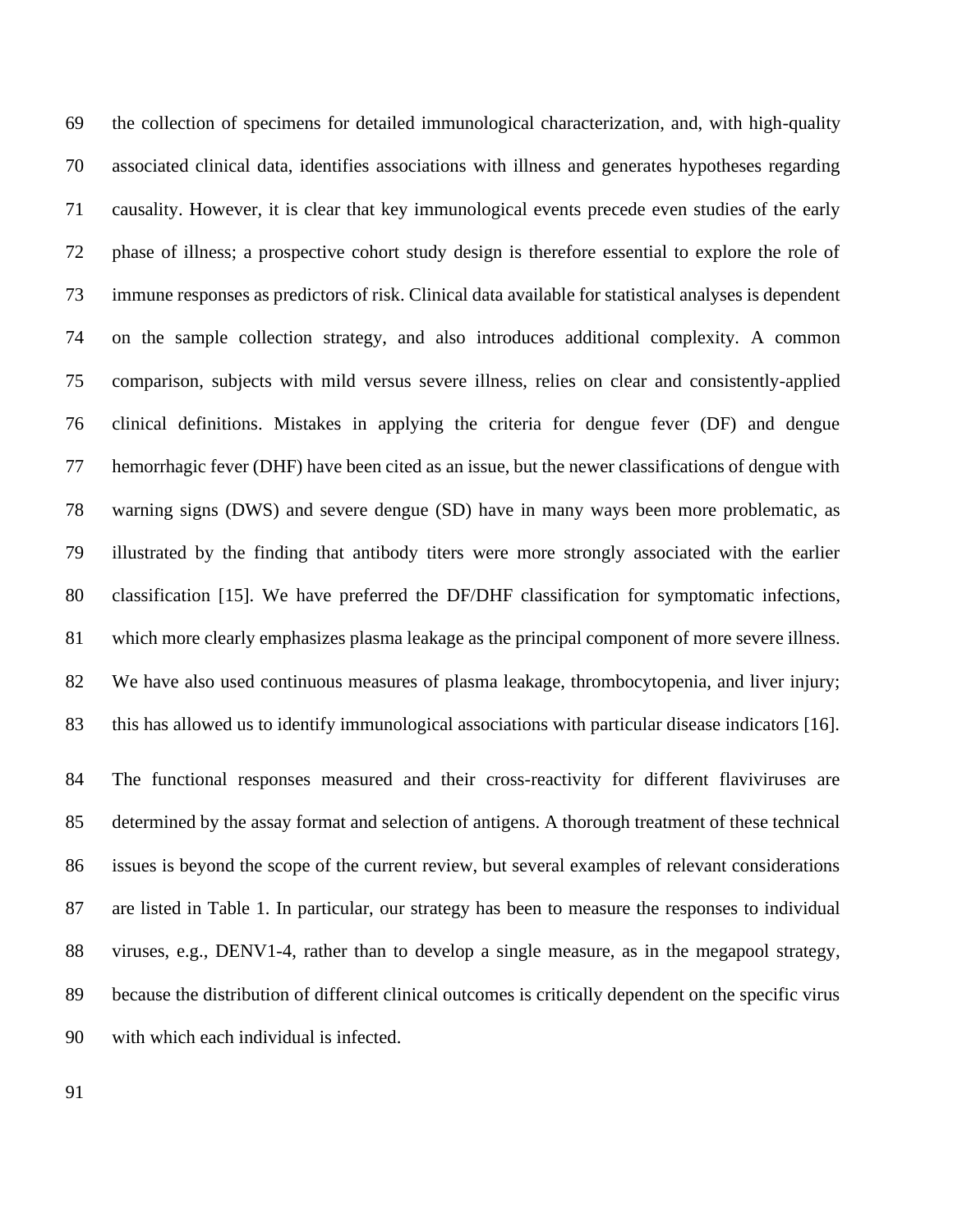- 92 Table 1. Considerations in the design of observational studies of cellular immunity in flavivirus
- 93 infections.

| Factor                      | Options                        | Implications                        |
|-----------------------------|--------------------------------|-------------------------------------|
| Timing of sample collection | Pre-infection                  | Pre-infection responses have        |
|                             | During acute infection         | predictive potential; acute         |
|                             | Post-infection                 | responses reflect pathophysiology   |
|                             |                                | $+/-$ pathogenesis                  |
| Clinical phenotypes         | Severe illness                 | Severe versus mild illness reflects |
|                             | Mild illness                   | pathophysiology, but both involve   |
|                             | Inapparent infection           | productive infection; inapparent    |
|                             | Exposed without infection      | dependent on surveillance,          |
|                             |                                | difficult to define exposure        |
| T cell functions            | Activation                     | Effector functions that are most    |
|                             | Cytokine production-IFNy,      | protective not well defined; many   |
|                             | $TNF\alpha$ , others           | T cell functions also have          |
|                             | Cytolysis                      | potential role in disease           |
|                             |                                | pathogenesis                        |
| Antigen stimulation         | No stimulation v stimulation   | Measures the presence or function   |
|                             | Peptides v virus/infected cell | of T cells; affects percentage of   |
|                             | Whole proteome v selected      | virus-specific T cell repertoire    |
|                             | Single v multiple viruses      | detected (based on antigen          |
|                             |                                | specificity and/or T cell subset)   |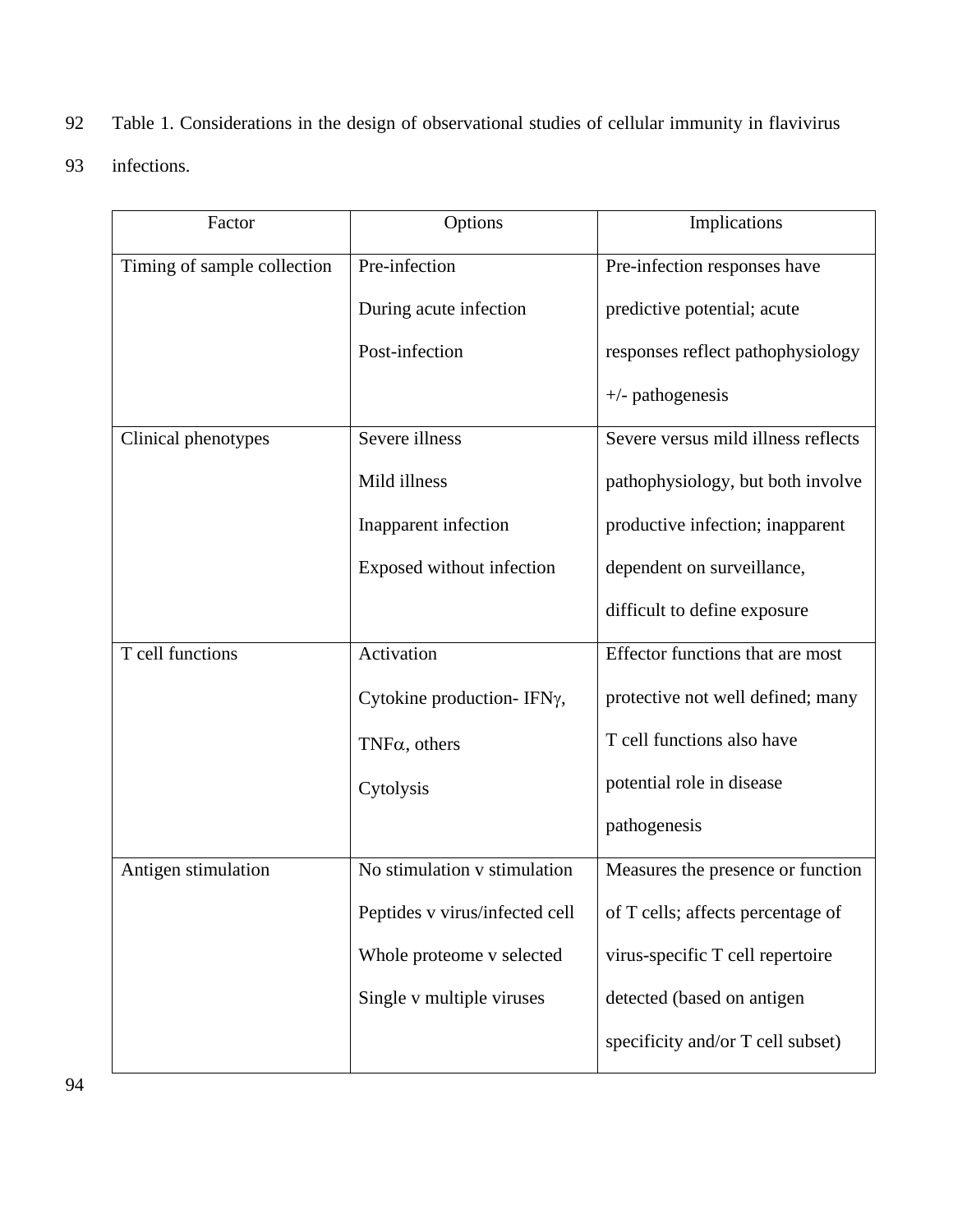### *Cross-reactivity and functional diversity of flavivirus-reactive T cells*

 T cells are highly heterogeneous in peptide sequence specificity and functional responses. These are particularly important considerations for flavivirus-specific T cells given the potential implications for secondary flavivirus infections. Recipients of monovalent live flavivirus vaccines have been useful to characterize these responses due to their ability to donate large volumes of blood and well-defined virus exposure, often without confounding exposures to other flaviviruses [17,18]. Multiparameter flow cytometry of antigen-stimulated memory T cells has shown heterogeneous cytokine production at the single cell level for both CD4 [19] and CD8 [20] T cells. Although overall the highest frequencies of cytokine-producing T cells were observed in response to the homologous DENV serotype, in the case of some epitopes higher responses were observed 105 to heterologous peptides. Additionally, the relative frequencies of  $T$  cells producing IFN $\gamma$  versus TNF $\alpha$  or MIP-1 $\beta$  varied for different epitope variants. These data have demonstrated the potential for flavivirus antigens to act as altered peptide ligands for memory T cells during infection in individuals who have had a prior heterologous flavivirus exposure.

 Although vaccines offer advantages as model live flavivirus infections, associations with infrequent clinical phenotypes and with sequential infection have continued to require the study of natural infections with wild-type viruses. In addition to a careful and thorough characterization of study subjects, we have found it important to analyze sequential blood samples starting before the critical phase of illness. Using flow cytometry, we have demonstrated that multiple populations of CD4 and CD8 T cells are activated and expanded during acute infection, and that this expansion precedes the development of plasma leakage [6,12]. In one recent study [12], we found a higher 116 number of activated  $pT<sub>FH</sub>$  cells during the critical phase of illness in subjects with secondary 117 infections and those with DHF; the frequency of activated  $pT<sub>FH</sub>$  cells also correlated with antibody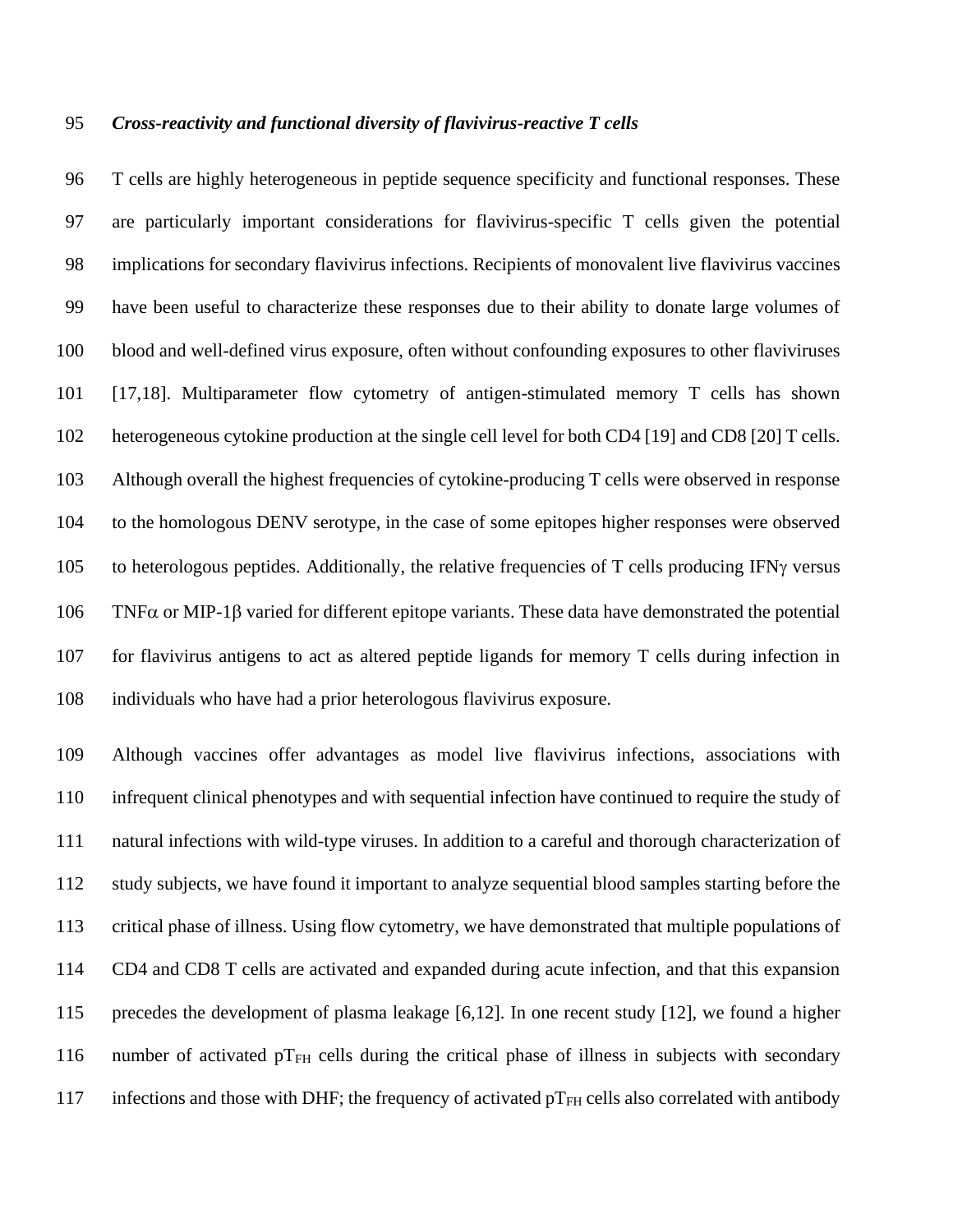responses. While most studies from our group and others have pointed to a positive association between immune activation and disease severity, the direction of causality has remained a point of controversy.

#### *Associations of pre-existing flavivirus-reactive T cell responses with clinical phenotype*

 Our efforts to address this causal relationship has directed our efforts towards the analysis of blood samples collected through prospective cohort studies. These studies have encountered several challenges, such as the low frequency of severe clinical phenotypes, limited blood samples from young subjects, and the large number of immune responses of interest based on the studies of acute infection. We have therefore applied several different laboratory methods (Table 2).

127 In our first study [19], we selected subjects with symptomatic secondary DENV infections. PBMC were stimulated with inactivated DENV antigens and we compared proliferation and cytokine secretion in subjects with hospitalized (more severe) versus non-hospitalized (less severe) dengue. There was no significant difference in T cell proliferation, however, IFN-γ production to multiple serotypes was associated with milder illness and TNFα production was associated with more severe illness. In our second study [21], we used the same stimulation method but measured the frequency of cytokine-producing CD4 T cells by flow cytometry. We compared responses in subjects with subclinical infection to those in subjects with symptomatic infection (regardless of severity of illness). This study found that subjects with subclinical infection had higher frequencies 136 of CD4 T cells producing IFN- $\gamma$  or IL-2 in response to DENV antigen than subjects with symptomatic infection. To extend these findings, we selected another subset of subjects with subclinical and symptomatic infections, and measured both the frequencies of responding cells as well as cytokine secretion in response to stimulation in vitro [22]. This study confirmed the 140 association of higher frequencies of IFN- $\gamma$ -producing CD4 T cells with subclinical infection. We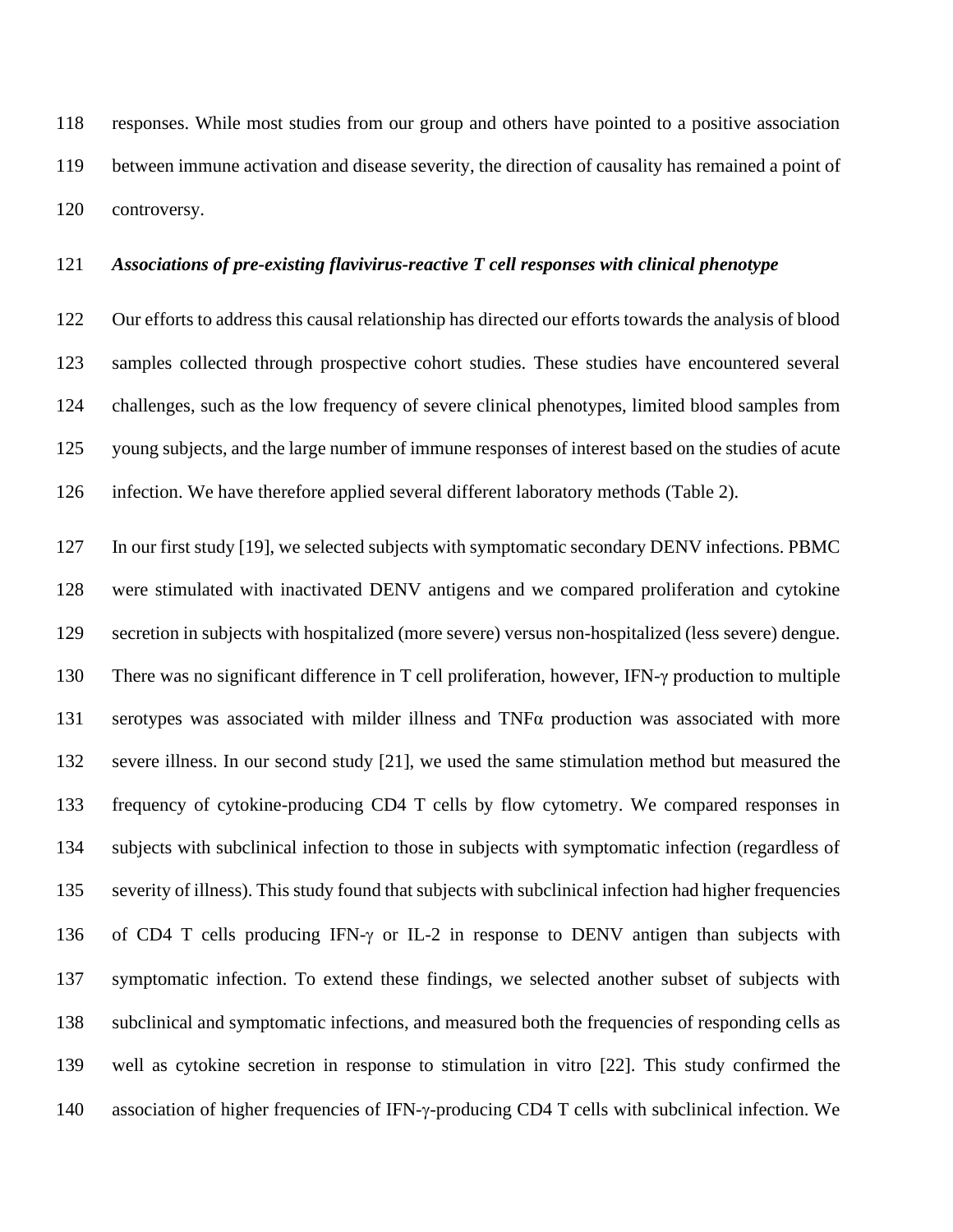found that the secretion of IL-6, IL-15 and MCP-1 was higher by PBMC from children who developed symptomatic DENV infection, whereas the secretion of IL-12, IL-2R, MIP-1-α, RANTES, GM-CSF, and TNF-α was lower by PBMC from these children. These studies paint a complex picture of opposing positive/protective and negative/pathological effects of pre-existing flavivirus-specific T cell responses on the outcome of secondary DENV infection.

146

- 147 Table 2. Comparison of studies to identify clinical associations of dengue virus-specific immune
- 148 responses measured in blood samples collected prior to secondary flavivirus infections.

| Study            | Clinical<br>phenotypes            | In vitro stimulation        | Measurements                                |
|------------------|-----------------------------------|-----------------------------|---------------------------------------------|
|                  | Hospitalized                      |                             |                                             |
| Mangada et al    | versus<br>$non-$                  | DENV-<br>Inactivated        | Proliferation                               |
| $[19]$           | hospitalized                      | infected cell lysate (7 d)  | IFN-γ, TNFα secretion                       |
|                  | dengue                            |                             |                                             |
| Hatch et al [21] | Subclinical versus<br>symptomatic | Inactivated<br>DENV-        | % cytokine-positive CD4 T                   |
|                  | <b>DENV</b> infection             | infected cell lysate (24 h) | cells (IFN- $\gamma$ , TNF $\alpha$ , IL-2) |
| Friberg<br>al    | Subclinical versus                | Inactivated<br>DENV-        | IFN- $\gamma$ -positive CD4 T<br>%          |
| et<br>$[22]$     | symptomatic                       | infected cell lysate (24 h) | cells                                       |
|                  | <b>DENV</b> infection             | Infectious DENV $(7 d)$     | Cytokine secretion                          |

149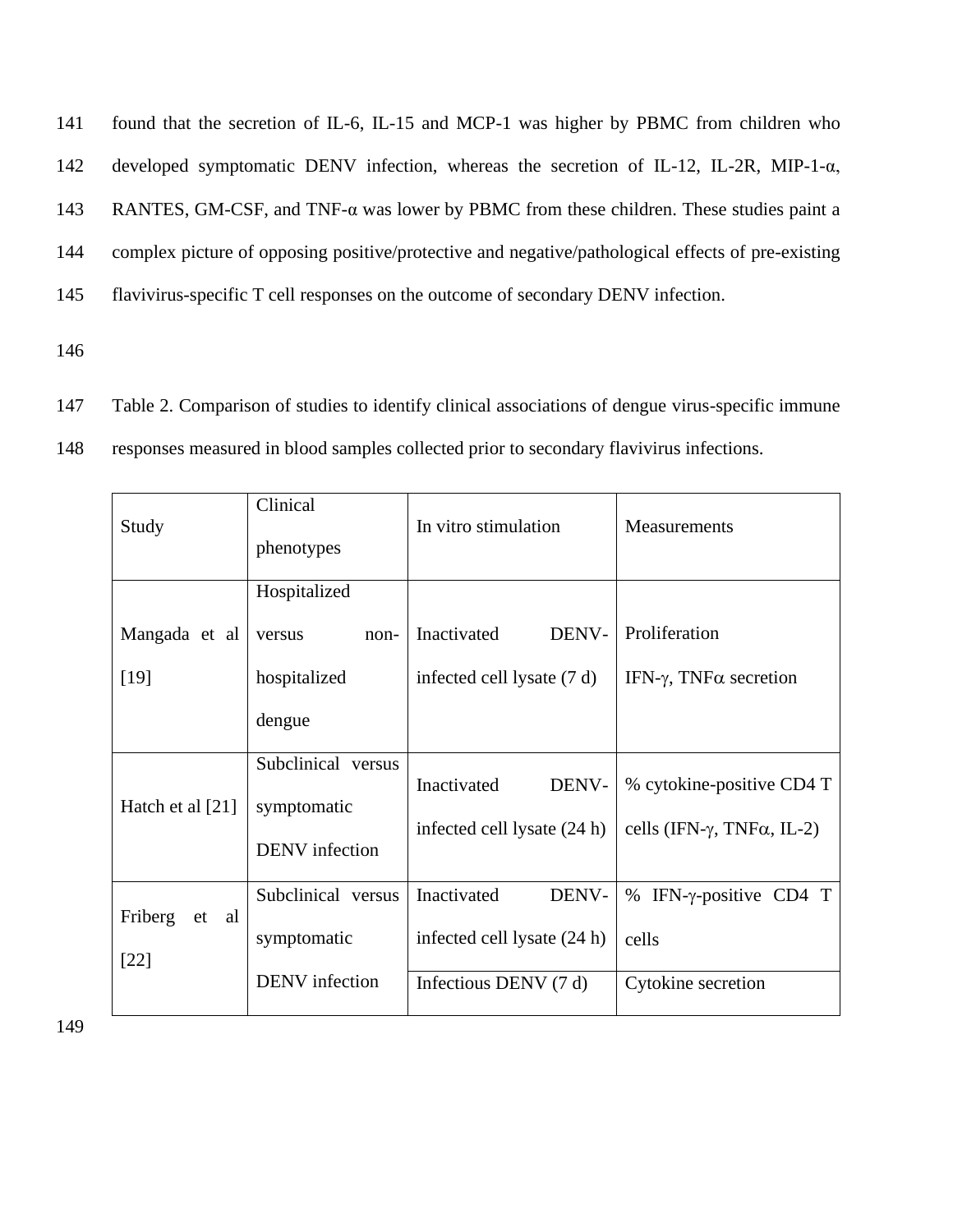#### *Temporal changes in responses of flavivirus-reactive T cells*

 Most studies of flavivirus-specific memory T cells, including those described above, have based their conclusions on a single time point. However, the stability of T cell memory has not been well characterized, particularly in settings where frequent re-exposures are possible. We have recently leveraged the longitudinal nature of our cohort study to address this gap. We measured DENV- specific T cell responses by IFN/IL-2 ELISPOT assays in PBMC collected over 5 consecutive years from individuals who had a symptomatic, subclinical or no DENV infection [23]; subclinical and no infection groups were defined serologically. DENV-specific T cells were low or absent before symptomatic secondary infection. Increased responses were observed following the infection, however, they fluctuated over the 3-4 years after infection. We observed some increases in T cell responses in the absence of serologic evidence of infection, raising the possibility of inapparent viral exposures. Furthermore, some subjects, particularly those who did not experience a symptomatic DENV infection during the study, showed greater stability in immune responses.

 The above findings have led us to hypothesize that the durability of flavivirus-specific T cell responses after an infection and the cytokine responses of T cells that persist at low frequency may represent critical determinants of the outcome of a subsequent infection. Recently we have been studying the kinetics of T cell responses over multiple years prior to infection in subjects with mild (non-hospitalized) or severe (DHF) illness from our prospective cohort study [23]. To increase the sensitivity for low-frequency responses, we are using cultured ELISPOT assays [24]. Figure 1 shows two examples of responses over time to a structural protein peptide pool (less serotype- crossreactive) and a non-structural protein peptide pool (more serotype-crossreactive) in 171 individuals who had a symptomatic DENV-2 infection in 2001. IFN $\gamma$  T cell responses were low in 2001; in one subject, this followed a decline over several years in responses to non-structural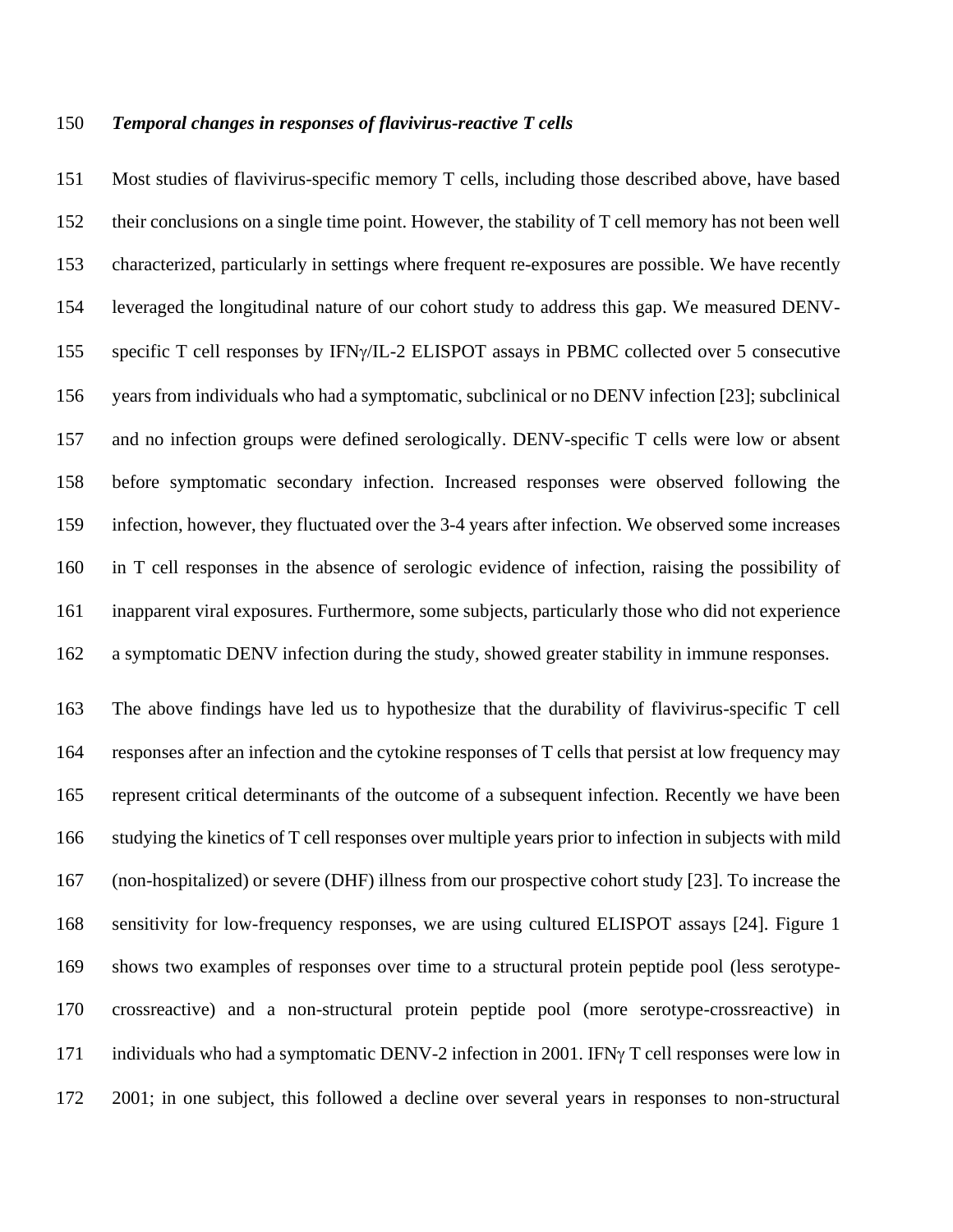proteins. Post-infection, responses were significantly increased to both structural and non-structural proteins.

#### *Implications for flavivirus vaccines*

 Applying the lessons from natural flavivirus infections to improve the design of vaccine products and dosing regimens remains a key goal for us and many others. There are currently a significant number of flavivirus vaccines in clinical testing [25,26]. We and others have characterized the flavivirus-specific T cell responses induced by different formulations and regimens of these vaccines [27,28]. Friberg et al demonstrated the complementary information that can be obtained from applying a suite of immune responses assays, including ELISPOT, cytokine flow cytometry, proliferation, and cytokine secretion assays [29]. Detailed single-cell analyses have demonstrated the power to identify distinct gene expression and metabolic features of T cell destined to persist into the memory phase [30]. However, the cohort studies described above suggest a cautious approach to translating those findings to children in flavivirus-endemic areas, where blood samples volumes are more limited and both pre-existing immunity and frequent re-exposures are likely. We are applying the lessons we have learned from cohort studies of natural infection to a cohort 188 of Filipino children who received Dengvaxia<sup>TM</sup> as part of the phase III efficacy trial. Figure 1 shows examples of apparent vaccine responses. Pre-vaccination PBMC in these cases showed low flavivirus-specific T cell responses, as was observed in our Thai cohort study; post-vaccination PBMC showed responses to some DENV structural proteins and YFV NS3 protein, but not to DENV non-structural proteins. Follow-up of this cohort will determine whether vaccine-induced immune responses are associated with protection against subsequent DENV infection.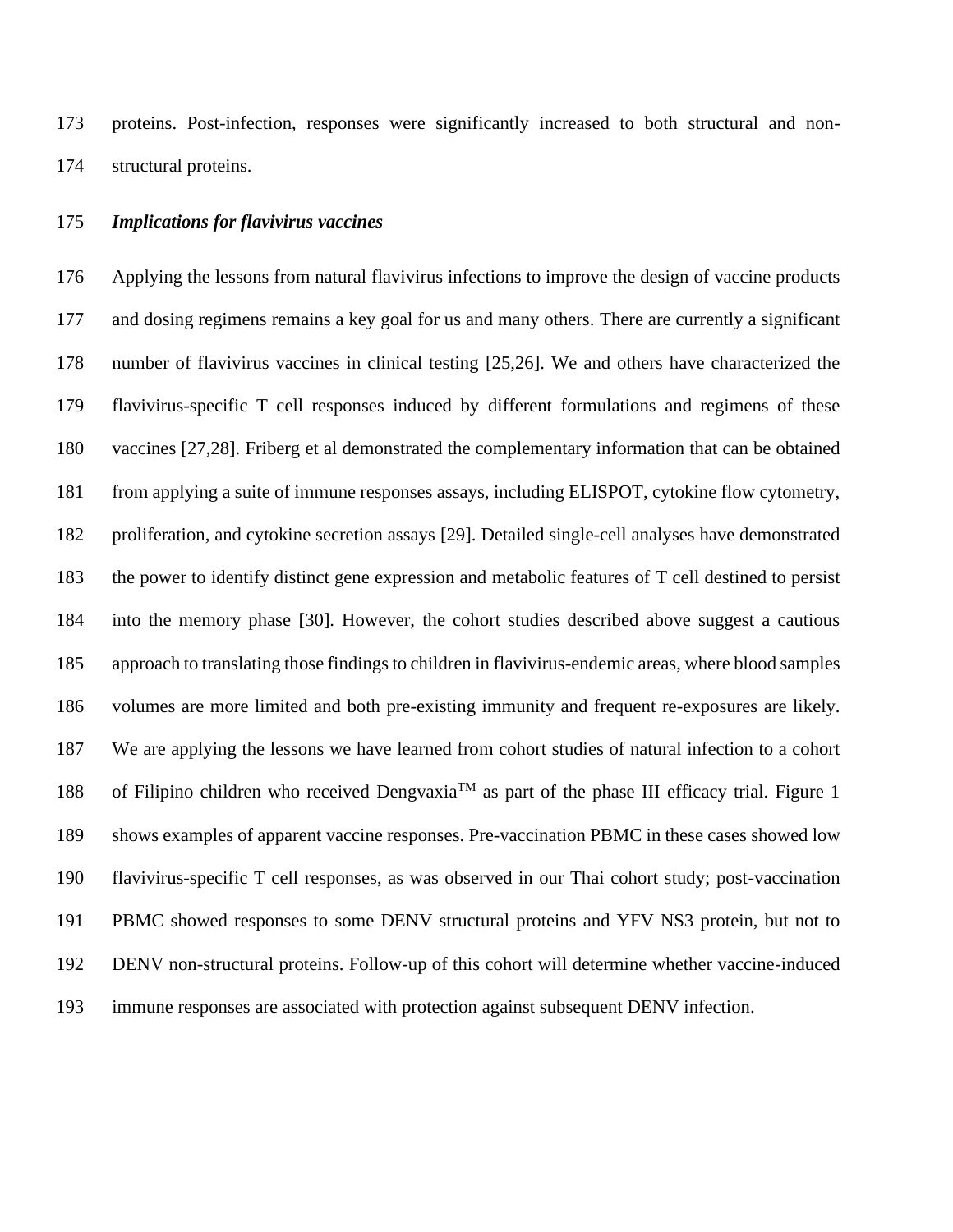#### *Remaining questions*

 Recent studies have greatly advanced the characterization of flavivirus-specific T cell responses during both acute and memory phases. As illustrated in Figure 2, many functionally distinct T cell subpopulations are now known to be recruited into the acute response to natural infection and persist into memory, where they are capable of influencing the outcome of subsequent infections. Host genetic factors influence both the magnitude and specificity of this response. Qualitatively and quantitatively similar responses have also been observed in the acute and early memory phases after immunization of some, but not all vaccine candidates.

 At the same time that technological advances have enhanced the detail in our understanding of components of T cell responses to flavivirus infection and vaccination, we risk losing perspective on the clinical relevance of these findings, like the proverbial blind men describing the elephant. Data suggest that the balance between different immune responses over the entire course of infection affects the clinical outcome (Figure 2 bottom). Persistence of memory responses, and the impact of sequential exposures to circulating viruses and vaccines, are important influences on the immunological repertoire at the time of exposure. What factors determine the durability of flavivirus-specific memory after natural infection and vaccination? Which components of memory contribute most to the clinical outcome of subsequent infection? How does the lifetime history of flavivirus exposures affect these associations? Given the co-circulation of multiple flaviviruses, host and viral genetic differences, and variable time intervals, the number of permutations to be considered is enormous. We believe that studies of carefully selected cohorts of subjects with detailed clinical characterization offer critical insights into these questions and should remain a high priority for further study.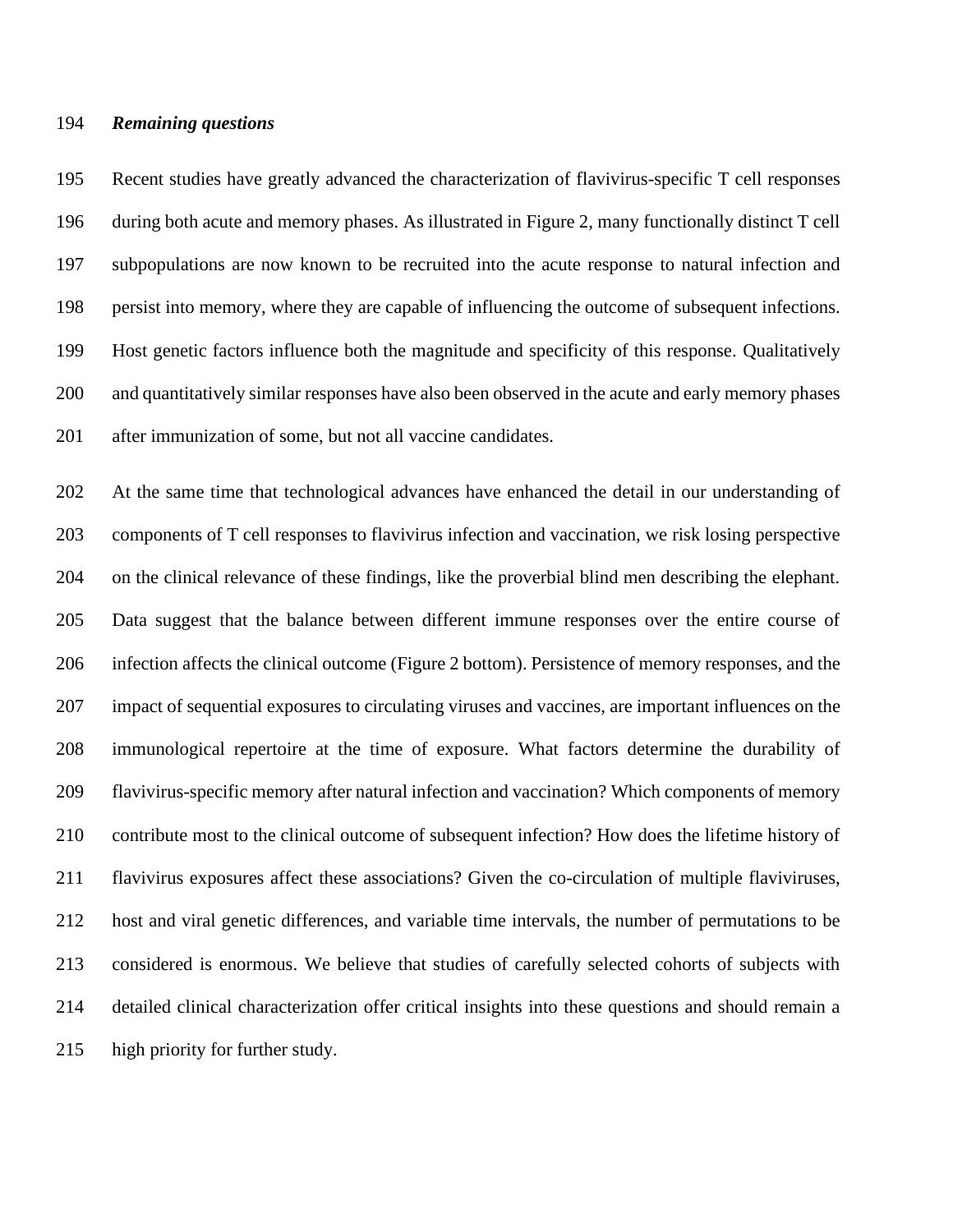#### *Acknowledgements*

 This work was supported in part by funding from the US National Institutes of Health-National Institute of Allergy and Infectious Diseases (NIH-NIAID) award number P01 AI034533. The views expressed are those of the authors and do not necessarily reflect the official policy or position of the National Institutes of Health.

#### *References*

- 1. Medin CL, Rothman AL: **Zika virus: The agent and its biology, with relevance to pathology**. *Arch Pathol Lab Med* 2017, **141**:33–42.
- 2. Bhatt S, Gething PW, Brady OJ, Messina JP, Farlow AW, Moyes CL, Drake JM, Brownstein JS, Hoen AG, Sankoh O, et al.: **The global distribution and burden of dengue.** *Nature* 2013, **496**:504–507.
- 3. CASALS J: **Relationships Among Arthropod-Borne Animal Viruses Determined By Cross-Challenge Tests**. *Am J Trop Med Hyg* 1963, **12**:587–596.
- 4. Halstead SB: **Observations related to pathogensis of dengue hemorrhagic fever. VI. Hypotheses and discussion.** *Yale J Biol Med* 1970, **42**:350–362.
- 5. Mongkolsapaya J, Dejnirattisai W, Xu XN, Vasanawathana S, Tangthawornchaikul N, Chairunsri A, Sawasdivorn S, Duangchinda T, Dong T, Rowland-Jones S, et al.: **Original antigenic sin and apoptosis in the pathogenesis of dengue hemorrhagic fever**. *Nat Med* 2003, **9**:921–927.
- 6. Friberg H, Bashyam H, Toyosaki-Maeda T, Potts JA, Greenough T, Kalayanarooj S, Gibbons R V., Nisalak A, Srikiatkhachorn A, Green S, et al.: **Cross-reactivity and**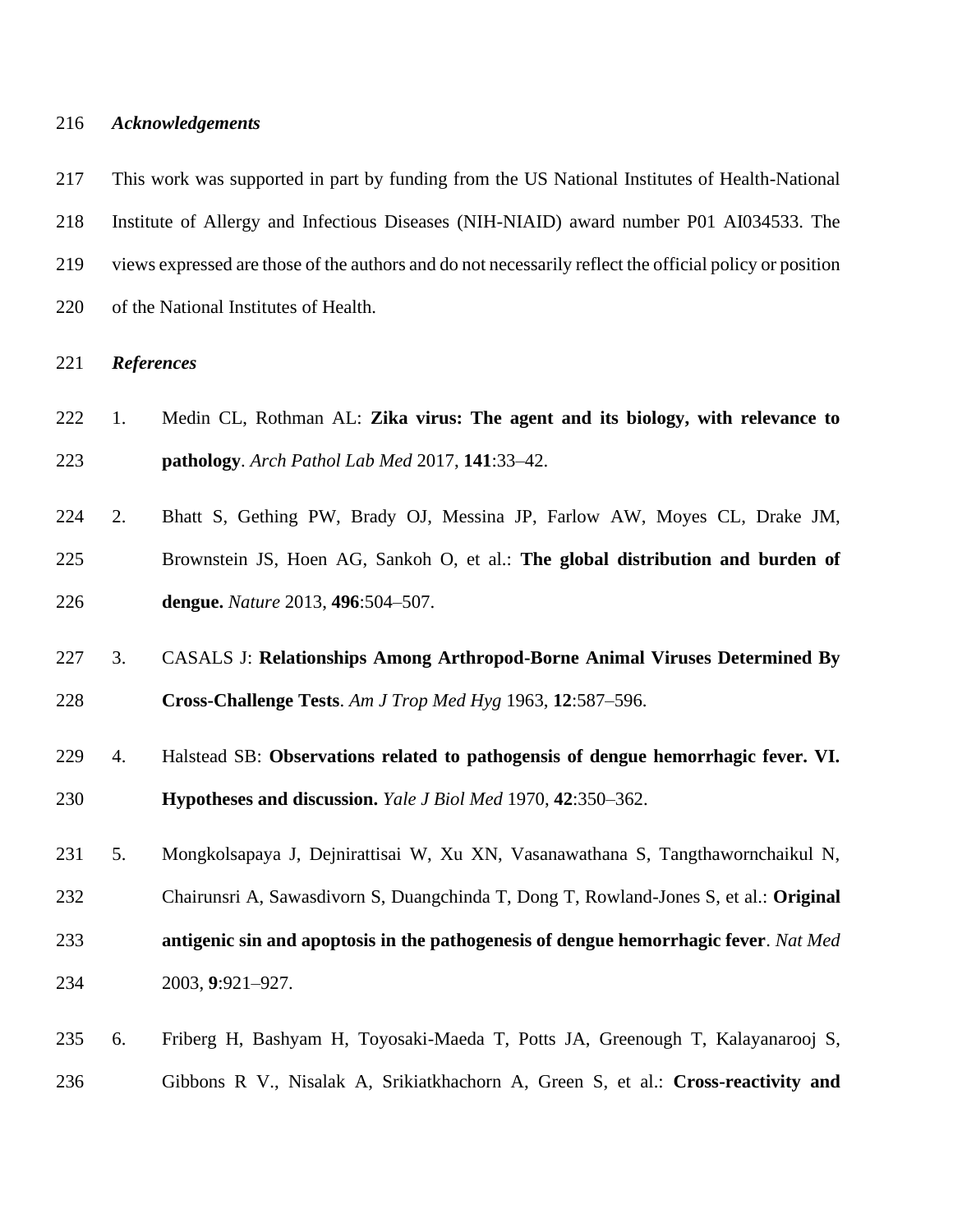| 237 |     | expansion of dengue-specific T cells during acute primary and secondary infections in |
|-----|-----|---------------------------------------------------------------------------------------|
| 238 |     | humans. Sci Rep 2011, 1.                                                              |
| 239 | 7.  | Friberg H, Burns L, Woda M, Kalayanarooj S, Endy TP, Stephens HAF, Green S, Rothman   |
| 240 |     | AL, Mathew A: Memory CD8 T cells from naturally acquired primary dengue virus         |
| 241 |     | infection are highly cross-reactive. <i>Immunol Cell Biol</i> 2011, 89:122–129.       |
| 242 | 8.  | Zellweger RM, Shresta S: Mouse models to study dengue virus immunology and            |
| 243 |     | pathogenesis. Front Immunol 2014, 5.                                                  |
| 244 | 9.  | Mathew A: Humanized mouse models to study human cell-mediated and humoral             |
| 245 |     | responses to dengue virus. Curr Opin Virol 2017, 25:76-80.                            |
| 246 | 10. | Chandele A, Sewatanon J, Gunisetty S, Singla M, Onlamoon N, Akondy RS, Kissick HT,    |
| 247 |     | Nayak K, Reddy ES, Kalam H, et al.: Characterization of Human CD8 T Cell Responses    |
| 248 |     | in Dengue Virus-Infected Patients from India. J Virol 2016, 90:11259-11278.           |
| 249 | 11. | Townsley E, Woda M, Thomas SJ, Kalayanarooj S, Gibbons R V., Nisalak A,               |
| 250 |     | Srikiatkhachorn A, Green S, Stephens HAF, Rothman AL, et al.: Distinct activation     |
| 251 |     | phenotype of a highly conserved novel HLA-B57-restricted epitope during dengue        |
| 252 |     | virus infection. <i>Immunology</i> 2014, $141:27-38$ .                                |
| 253 | 12. | Haltaufderhyde K, Srikiatkhachorn A, Green S, Macareo L, Park S, Kalayanarooj S,      |
| 254 |     | Rothman AL, Mathew A: Activation of Peripheral T Follicular Helper Cells during       |
| 255 |     | Acute Dengue Virus Infection. J Infect Dis 2018, 218:1675-1685.                       |
| 256 |     | * This flow cytometry study demonstrated activation and expansion of circulating T    |

follicular helper cells during acute dengue virus infection and significant associations with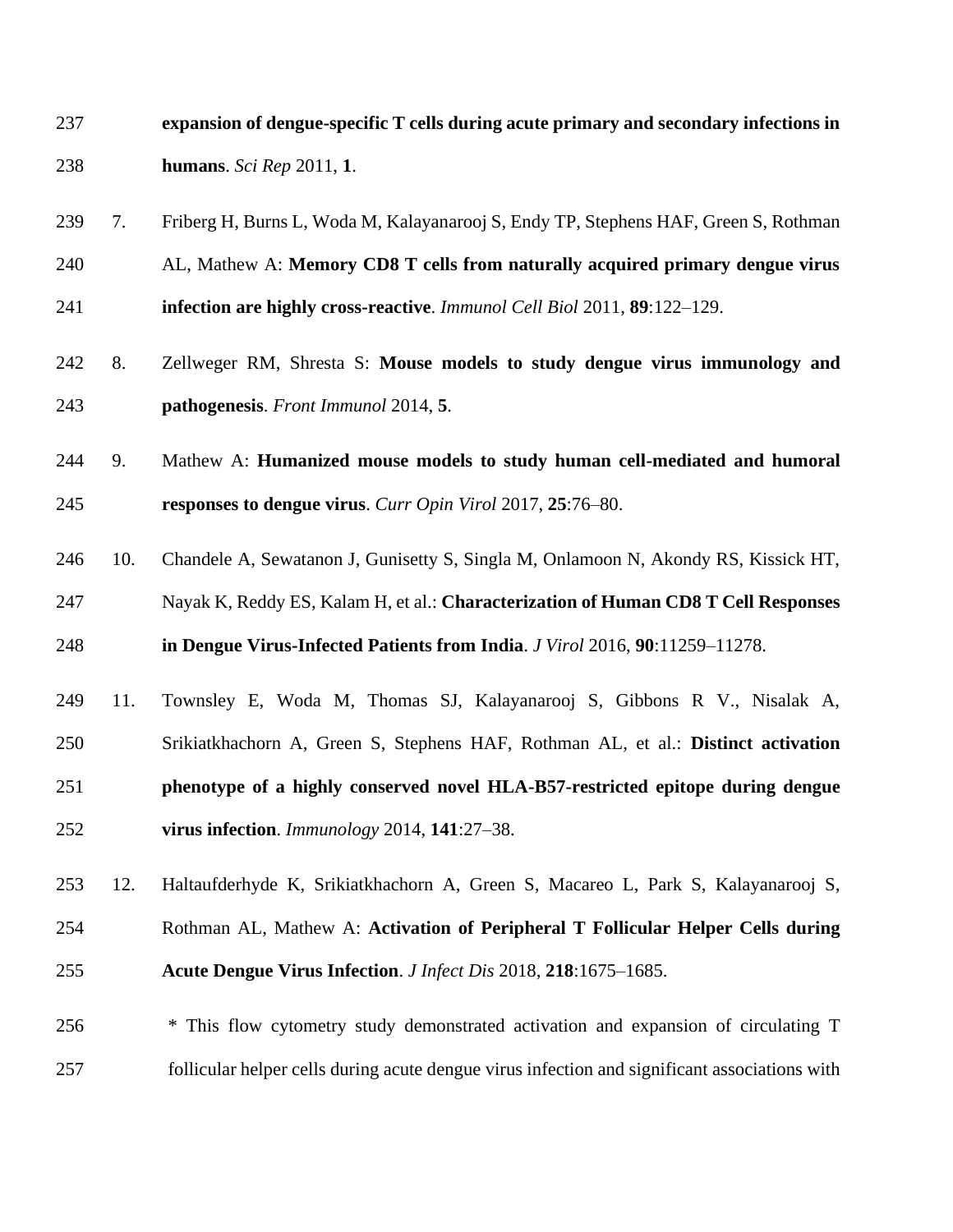secondary infection and more severe illness.

- 13. Rivino L, Kumaran E a P, Jovanovic V, Nadua K, Teo EW, Pang SW, Teo GH, Gan VCH,
- Lye DC, Leo YS, et al.: **Differential targeting of viral components by CD4+ versus**
- **CD8+ T lymphocytes in dengue virus infection.** *J Virol* 2013, **87**:2693–706.
- 14. Rivino L, Kumaran EA, Thein TL, Too CT, Gan VCH, Hanson BJ, Wilder-Smith A, Bertoletti A, Gascoigne NRJ, Lye DC, et al.: **Virus-specific T lymphocytes home to the skin during natural dengue infection**. *Sci Transl Med* 2015, **7**.
- 15. Katzelnick LC, Gresh L, Halloran ME, Mercado JC, Kuan G, Gordon A, Balmaseda A,
- Harris E: **Antibody-dependent enhancement of severe dengue disease in humans**. *Science (80- )* 2017, **358**:929–932.
- \* This study analyzed dengue virus-specific antibody titers from a longitudinal cohort in Nicaragua. Low antibody titers were strongly associated with the risk for dengue hemorrhagic fever, while a weaker association was observed with the more recent classification of severe dengue.
- 16. Libraty DH, Endy TP, Houng HH, Green S, Kalayanarooj S, Suntayakorn S, Chansiriwongs
- W, Vaughn DW, Nisalak A, Ennis FA, et al.: **Differing Influences of Virus Burden and**
- **Immune Activation on Disease Severity in Secondary Dengue‐3 Virus Infections**. *J Infect Dis* 2002, **185**:1213–1221.
- 17. Zivny J, DeFronzo M, Jarry W, Jameson J, Cruz J, Ennis FA, Rothman AL: **Partial agonist effect influences the CTL response to a heterologous dengue virus serotype**. *J Immunol* 1999, **163**:2754–2760.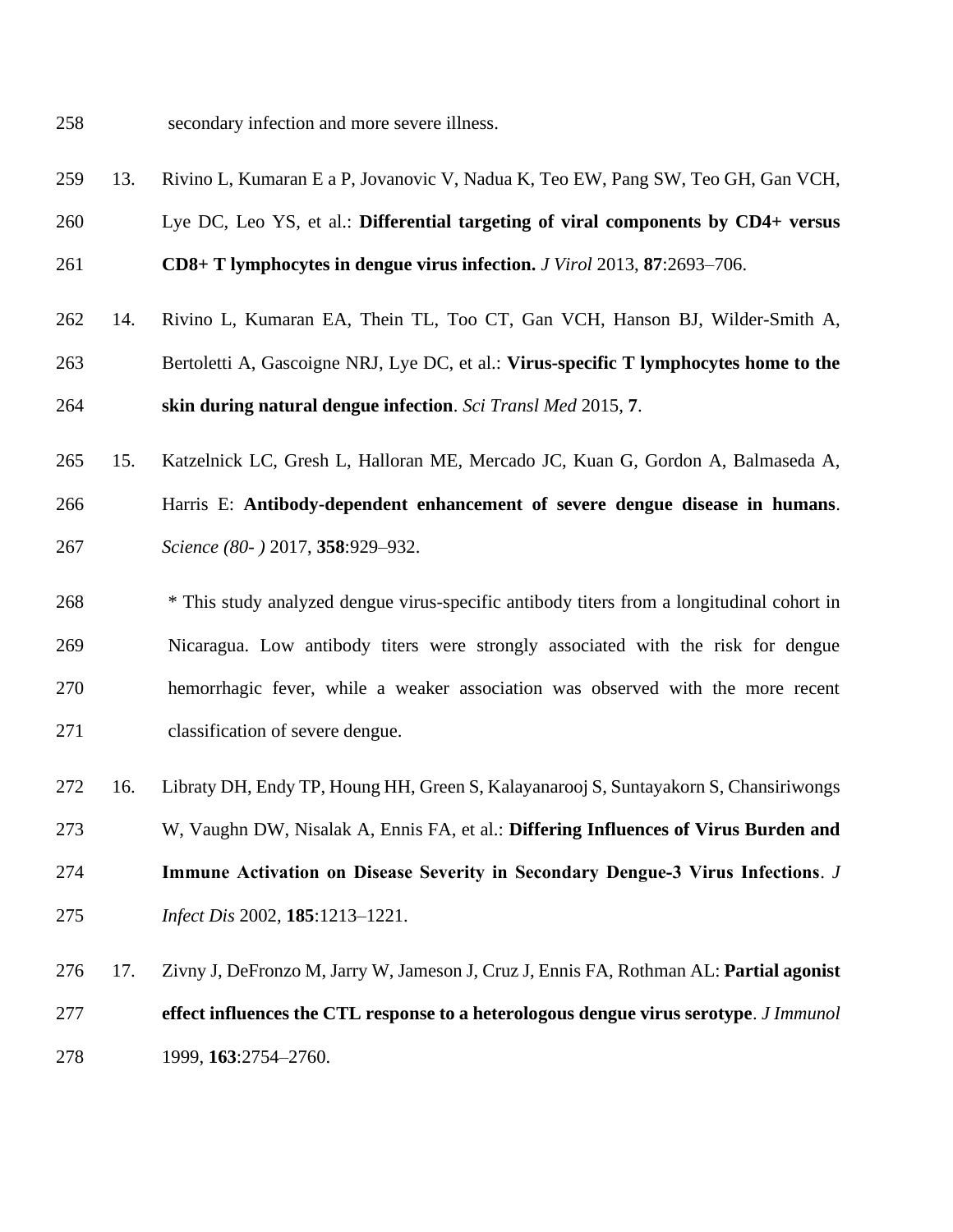| 279 | 18. Zivny J, Kurane I, Ennis FA: Establishment of dengue virus-specific human CD4+ T |
|-----|--------------------------------------------------------------------------------------|
| 280 | lymphocyte clones from Percoll-purified T lymphoblasts by stimulation with           |
| 281 | monoclonal antibody to CD3. J Immunol Methods 1995, 188:165-167.                     |

- 19. Mangada MM, Rothman AL: **Altered Cytokine Responses of Dengue-Specific CD4+ T Cells to Heterologous Serotypes**. *J Immunol* 2005, **175**:2676–2683.
- 20. Bashyam HS, Green S, Rothman AL: **Dengue virus-reactive CD8+ T cells display quantitative and qualitative differences in their response to variant epitopes of heterologous viral serotypes.** *J Immunol* 2006, **176**:2817–2824.
- 21. Hatch S, Endy TP, Thomas S, Mathew A, Potts J, Pazoles P, Libraty DH, Gibbons R, Rothman AL: **Intracellular cytokine production by dengue virus-specific T cells correlates with subclinical secondary infection**. *J Infect Dis* 2011, **203**:1282–1291.
- 22. Friberg H, Beaumier CM, Park S, Pazoles P, Endy TP, Mathew A, Currier JR, Jarman RG, Anderson KB, Hatch S, et al.: **Protective versus pathologic pre-exposure cytokine profiles in dengue virus infection**. *PLoS Negl Trop Dis* 2018, **12**.
- \*\* This study measured dengue virus-specific T cell responses in blood samples collected prior to secondary dengue virus infections from a prospective cohort study of Thai children. The analyses identified one set of effector responses associated with subclinical infection and a separate set of responses associated with symptomatic infection.
- 23. Sánchez-Vargas LA, Kounlavouth S, Smith ML, Anderson KB, Srikiatkhachorn A, Ellison DW, Currier JR, Endy TP, Mathew A, Rothman AL: **Longitudinal analysis of Memory B and T Cell responses to dengue virus in a 5-year prospective cohort study in Thailand**.
- *Front Immunol* 2019, **10**.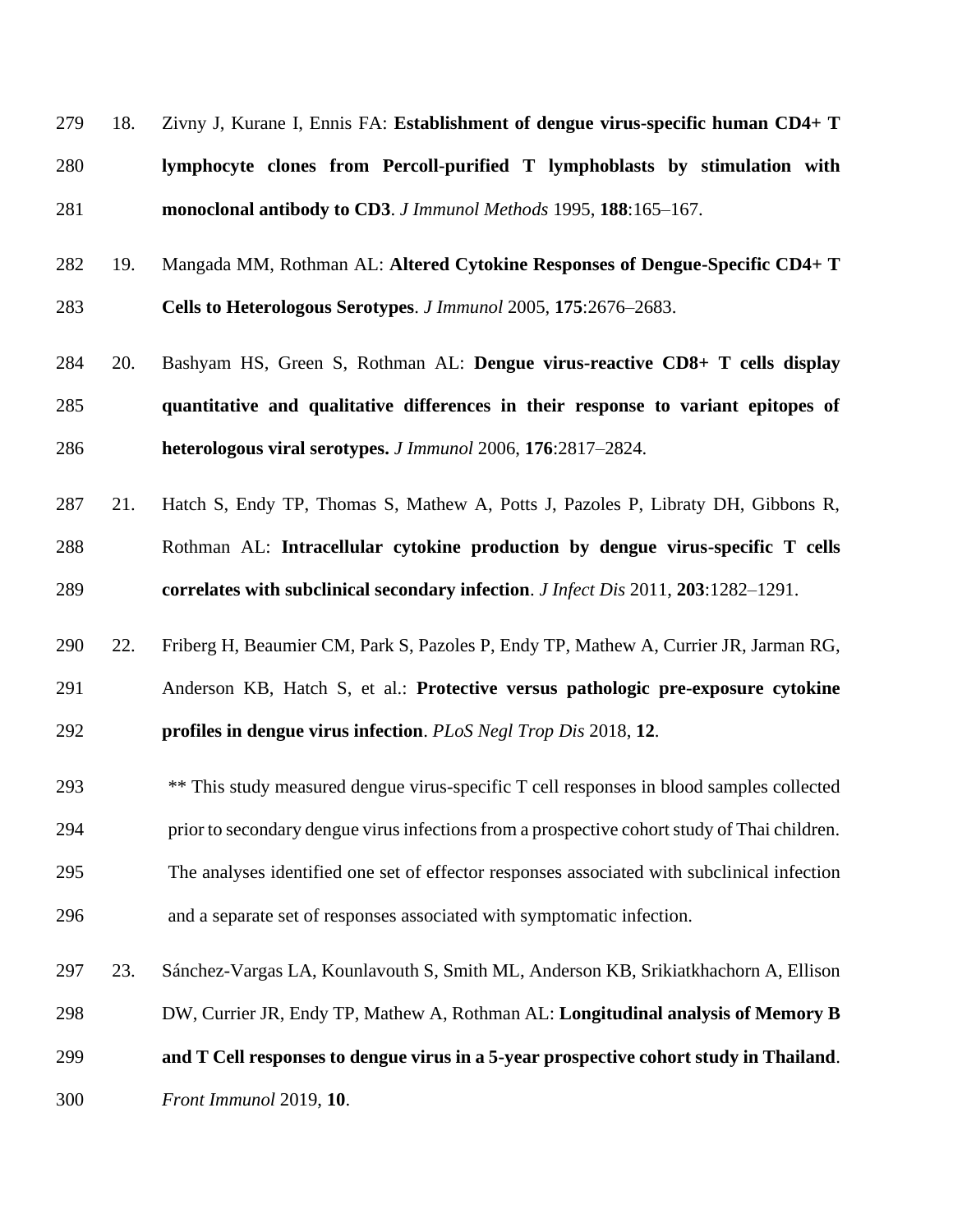- \* This study measured the perssitence of dengue virus-specific memory T and B cell responses in sequential blood samples collected from Thai children and analyzed the impact of secondary dengue virus infections on the responses.
- 24. Calarota SA, Baldanti F: **Enumeration and characterization of human memory t cells by enzyme-linked immunospot assays**. *Clin Dev Immunol* 2013, **2013**.
- 25. Robinson ML, Durbin AP: **Dengue vaccines: Implications for dengue control**. *Curr Opin Infect Dis* 2017, **30**:449–454.
- 26. Screaton G, Mongkolsapaya J: **Which dengue vaccine approach is the most promising, and should we be concerned about enhanced disease after vaccination?: The challenges of a dengue vaccine**. *Cold Spring Harb Perspect Biol* 2018, **10**.
- 27. Angelo MA, Grifoni A, O'Rourke PH, Sidney J, Paul S, Peters B, de Silva AD, Phillips E,
- Mallal S, Diehl SA, et al.: **Human CD4 + T Cell Responses to an Attenuated Tetravalent**
- **Dengue Vaccine Parallel Those Induced by Natural Infection in Magnitude, HLA**
- **Restriction, and Antigen Specificity** . *J Virol* 2017, **91**:1–12.
- 28. Weiskopf D, Angelo MA, Bangs DJ, Sidney J, Paul S, Peters B, de Silva AD, Lindow JC,
- Diehl SA, Whitehead S, et al.: **The Human CD8 + T Cell Responses Induced by a Live**
- **Attenuated Tetravalent Dengue Vaccine Are Directed against Highly Conserved Epitopes** . *J Virol* 2015, **89**:120–128.
- 29. Friberg H, Martinez LJ, Lin L, Blaylock JM, De La Barrera RA, Rothman AL, Putnak JR, Eckels KH, Thomas SJ, Jarman RG, et al.: **Cell-Mediated Immunity Generated in Response to a Purified Inactivated Vaccine for Dengue Virus Type 1**. *mSphere* 2020, **5**.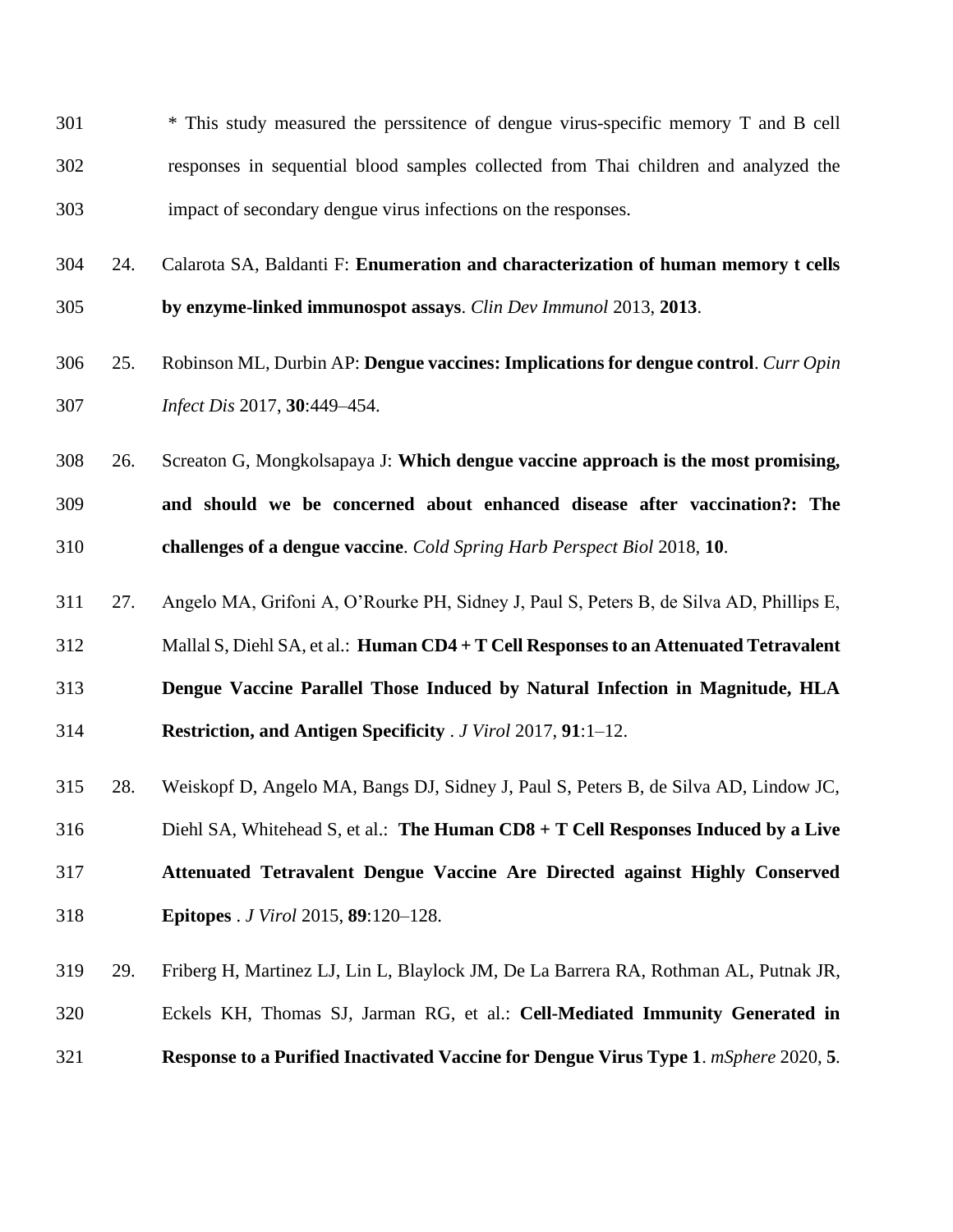| 322 | 30. | Waickman AT, Victor K, Li T, Hatch K, Rutvisuttinunt W, Medin C, Gabriel B, Jarman |
|-----|-----|------------------------------------------------------------------------------------|
| 323 |     | RG, Friberg H, Currier JR: Dissecting the heterogeneity of DENV vaccine-elicited   |
| 324 |     | cellular immunity using single-cell RNA sequencing and metabolic profiling. Nat    |
| 325 |     | <i>Commun</i> 2019, $10:1-16$ .                                                    |

 \*\* This study applied single-cell RNA sequencing and T cell receptor sequencing to sequential blood samples collected from recipients of a tetravalent live attenuated dengue vaccine. Significant changes in the expression of metabolic gene pathways were identified in memory precursor T cells during the acute phase of the immune responses which were further validated using flow cytometry.

## *Figure legends*

 Figure 1. Illustrative examples of DENV-specific T cell responses in cohort studies. A. Longitudinal analysis of DENV-specific T cells in a prospective cohort of Thai children. Frequencies of IFN-γ spot-forming cells (SFC) detected in cultured ELISPOT assays after restimulation with peptide pools from DENV-2 structural (2prM/E) or non-structural (2NSA) proteins using PBMC collected at the indicated time points; subjects experienced a secondary DENV-2 infection in 2001. NT, not tested. B. Analysis of DENV-specific T cell responses to 339 vaccination in a Philippine cohort. Frequencies of IFN- $\gamma$  SFC detected in ex vivo ELISPOT assays after stimulation with peptide pools from structural (prM/E) or non-structural (NSA) proteins of each DENV serotype or NS3 protein of YFV using PBMC collected prior to vaccination (V01), 1 month after the first vaccination (V02), or 1 month after the third vaccination.